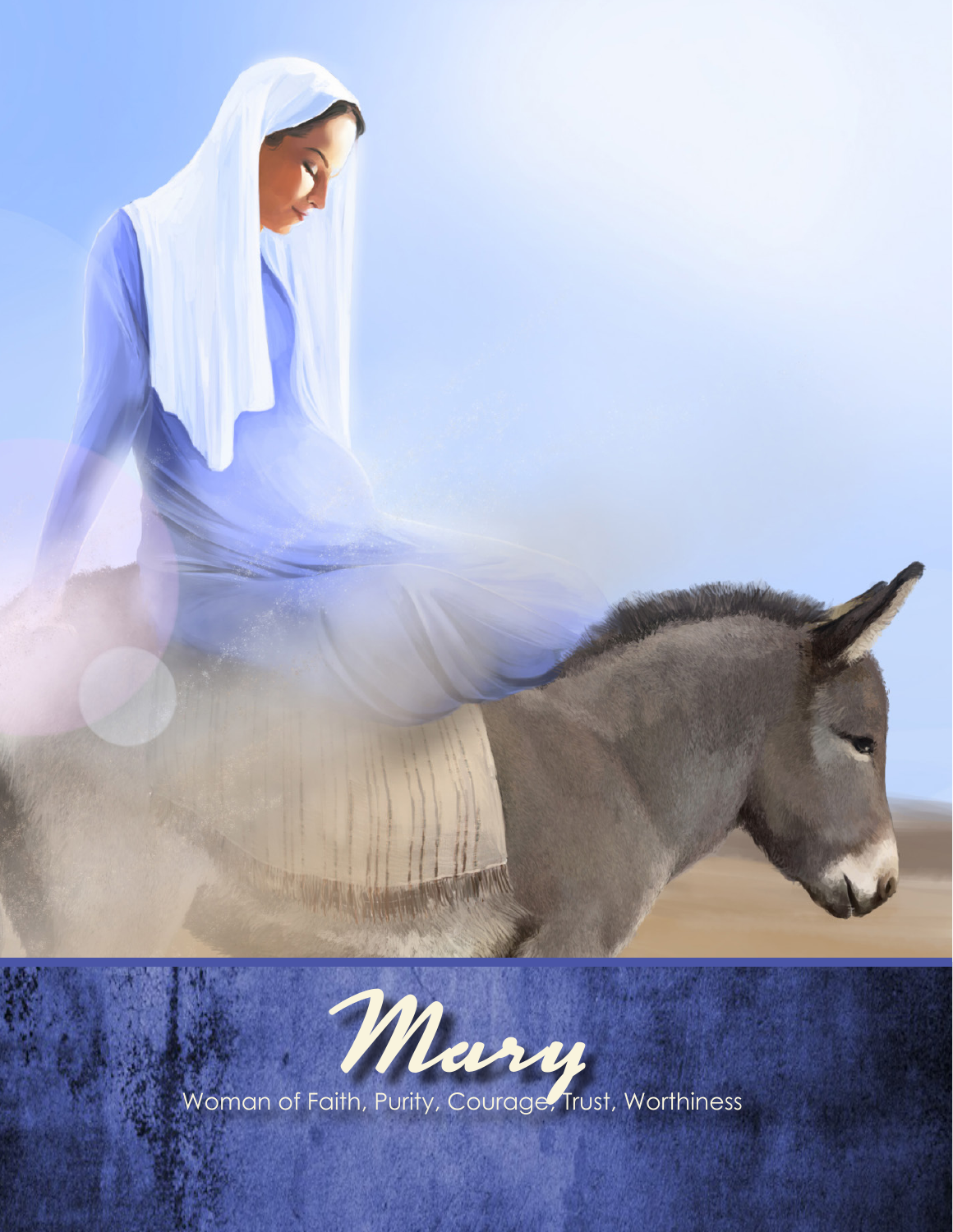The Story of Mary

### *Luke 1: 26-38*

God sent the angel Gabriel to Nazareth, a village in Galilee, to a virgin named Mary. She was engaged to be married to a man named Joseph, a descendant of King David. Gabriel appeared to her and said, "Greeting, favored woman! The Lord is with you!" Confused and disturbed, Mary tried to think what the angel could mean.

"Don't be frightened, Mary," the angel told her, "for God has decided to bless you! You will become pregnant and have a son, and you are to name him Jesus. He will be very great and will be called the Son of the Most High. And the Lord God will give him the throne of his ancestor David. And he will reign over Israel forever; his kingdom will never end!"

Mary asked the angel, "But how can I have a baby? I am a virgin." The angel replied, "The Holy Spirit will come upon you, and the power of the Most High will overshadow you. So the baby born to you will be holy, and he will be called the Son of God." Mary responded, "I am the Lord's servant, and I am willing to accept whatever he wants. May whatever you have said come true." And the angel left.

### *Matthew 2:1-12*

At that time the Roman emperor, Augustus, decreed that a census should be taken throughout the Roman Empire. All returned to their own towns to register for this census. And because Joseph was a descendant of King David, he had to go to Bethlehem in Judea, David's ancient home. He traveled there from the village of Nazareth in Galilee.

He took with him Mary, his fiancée, who was obviously pregnant by this time. And while they were there, the time came for her baby to be born. She gave birth to her first child, a son. She wrapped him snugly in strips of cloth and laid him in a manger, because there was no room for them in the village inn.

That night some shepherds were in the fields outside the village, guarding their flocks of sheep. Suddenly, an angel of the Lord appeared among them, and the radiance of the Lord's glory surrounded them.

They were terribly frightened, but the angel reassured them. "Don't be afraid!" he said. "I bring you good news of great joy for everyone! The Savior – yes, the Messiah, the Lord – has been born tonight in Bethlehem, the city of David! And this is how you will recognize him: You will find a baby lying in a manger wrapped snugly in strips of cloth!"

Suddenly the angel was joined by a vast host of others – the armies of heaven – praising God:

#### **"Glory to God in the highest heaven, and peace on earth to all whom God favors."**

When the angels had returned to heaven, the shepherds said to each other, "Come on, let's go to Bethlehem! Let's see this wonderful thing that has happened, which the Lord has told us about."

They ran to the village and found Mary and Joseph. And there was the baby, lying in the manger. Then the shepherds told everyone what had happened and what the angel had said to them about the child.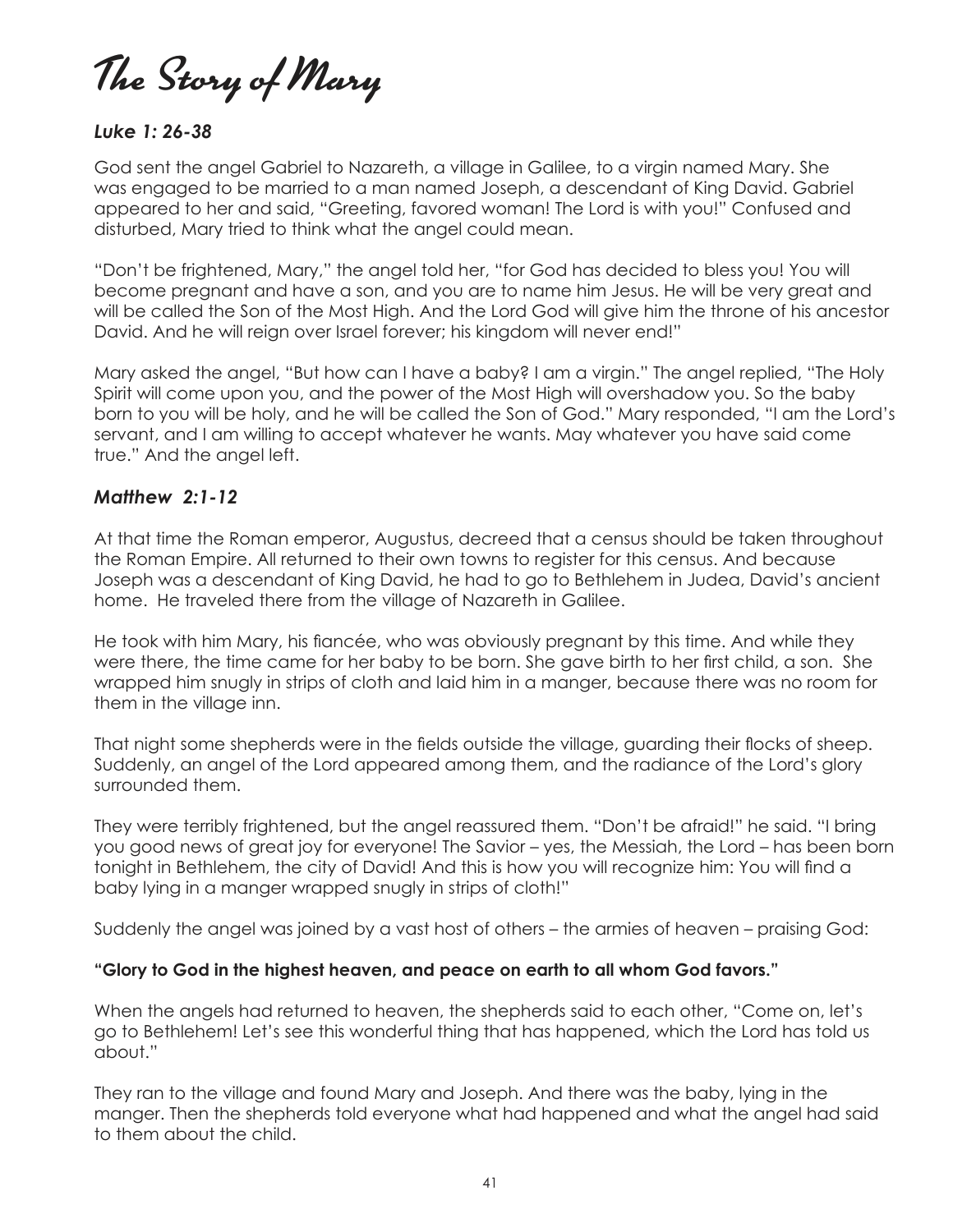All who heard the shepherd's story were astonished, but Mary quietly treasured these things in her heart and thought about them often. The shepherds went back to their fields and flocks, glorifying and praising God for what the angels had told them, and because they had seen the child, just as the angel had said.

After Jesus was born in Bethlehem in Judea, during the time of King Herod, Magi from the east came to Jerusalem and asked, "Where is the one who has been born king of the Jews? We saw his star when it rose and have come to worship him." When King Herod heard this, he was disturbed and all Jerusalem with him.

When he had called together all the people's chief priests and teachers of the law, he asked them where the Messiah was to be born. "In Bethlehem in Judea," they replied, "for this is what the prophet has written. But you, Bethlehem, in the land of Judea, are by no means least among the rulers of Judea, for out of you will come a ruler who will shepherd my people of Israel."

Then Herod called the Magi secretly and found out from them the exact time the star had appeared. He sent them to Bethlehem and said, "Go and make a careful search for the child. As soon as you find him, report to me, so that I too may go and worship him."

After they had heard the king, they went on their way, and the star they had seen when it rose went ahead of them until it stopped over the place where the child was. When they saw the star, they saw the child with his mother Mary, and they bowed down and worshiped him. Then they opened their treasures and presented him with gifts of gold, frankincense, and myrrh. And having been warned in a dream not to go back to Herod, they returned to their country by another route.

# *Matthew 2:19-23*

When they had gone, an angel of the Lord appeared to Joseph in a dream. "Get up," he said, "take the child and his mother and escape to Egypt. Stay there until I tell you, for Herod is going to search for the child and kill him." So he got up, took the child and his mother during the night and left for Egypt, where he stayed until the death of Herod. And so was fulfilled what the Lord had said through the prophet: "Out of Egypt I called my son."

When Herod realized that he had been outwitted by the Magi, he was furious, and he gave orders to kill all the boys in Bethlehem and its vicinity who were two years old and under, in accordance with the time he had learned from the Magi. After Herod died, an angel of the Lord appeared in a dream to Joseph in Egypt and said, "Get up, take the child and his mother and go to the land of Israel, for those who were trying to take the child's life are dead." So he got up, took the child and his mother and went to the land of Israel.

But when he heard that Archelaus was reigning in Judea in place of his father Herod, he was afraid to go there. Having been warned in a dream, he withdrew to the district of Galilee, and he went and lived in a town called Nazareth. So was fulfilled what was said through the prophets: "He will be called the Nazarene."

### *Luke 2:41-51*

Every year Jesus' parents went to Jerusalem for the Passover festival. When Jesus was twelve years old, they attended the festival as usual. After the celebration was over, they started home to Nazareth, but Jesus stayed behind in Jerusalem. His parents didn't miss him at first, because they assumed he was with friends among the other travelers.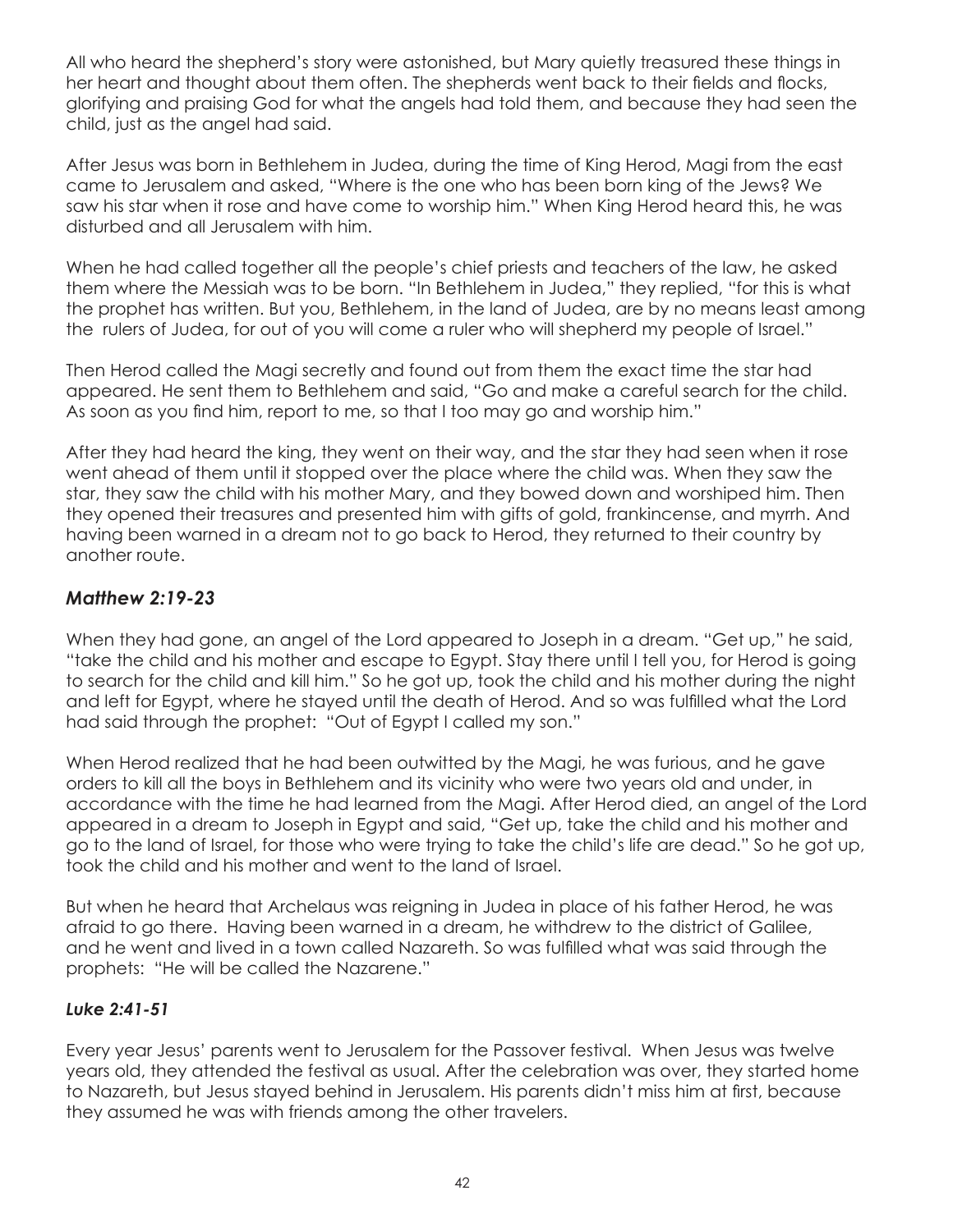But when he didn't show up that evening, they started to look for him among their relatives and friends. When they couldn't find him, they went back to Jerusalem to search for him there. Three days later they finally discovered him. He was in the temple sitting among the religious teachers, discussing deep questions with them.

And all who heard him were amazed at his understanding and his answers. His parents didn't know what to think. "Son!" his mother said to him. "Why have you done this to us? Your father and I have been frantic, searching for you everywhere." "But why did you need to search?" he asked. "You should have known that I would be in my Father's house." But they didn't understand what he meant. Then he returned to Nazareth with them and was obedient; and his mother stored all these things in her heart.

# *John 2:1-11*

On the third day a wedding took place at Cana in Galilee. Jesus' mother was there, and Jesus and his disciples had also been invited to the wedding. When the wine was gone, Jesus' mother said to him. "They have no more wine."

"Woman, why do you involve me?" Jesus replied. "My hour has not yet come." His mother said to the servants. "Do whatever he tells you." Nearby stood six stone water jars, the kind used by the Jews for ceremonial washing, each holding from twenty to thirty gallons. Jesus said to the servants, "Fill the jars with water." So they filled them to the brim. Then he told them, "Now draw some out and take it to the master of the banquet."

They did so, and the master of the banquet tasted the water that had been turned to wine. He did not realize where it had come from, though the servants who had drawn the water knew. Then he called the bridegroom aside and said, "Everyone brings out the choice wine first and then the cheaper wine after the guests have had too much to drink; but you have saved the best till now." What Jesus did here in Cana of Galilee was the first of the signs through which he revealed his glory; and his disciples put their faith in him.

### *Luke 8:19-21*

Once Jesus' mother and brothers came to see him, they couldn't get to him because of the crowd. Someone told him, "Your mother and brothers are standing outside, wanting to see you." He replied, "My mother and brothers are those who hear God's word and put it into practice."

### *John 19: 25-27*

Near the cross of Jesus stood his mother, his mother's sister, Mary the wife of Clopas, and Mary Magdalene. When Jesus saw his mother there, and the disciple whom he loved standing nearby, he said to her, "Woman, here is your son," and to the disciple, "Here is your mother." From that time on, this disciple took her into his home.

### *John 19: 38-40*

Later, Joseph of Arimathea asked Pilate for the body of Jesus. Now Joseph was a disciple of Jesus, but secretly, because he feared the Jewish leaders. With Pilate's permission he came and took the body away. He was accompanied by Nicodemus, the man who earlier had visited Jesus at night.

Nicodemus brought a mixture of myrrh and aloes, about seventy-five pounds. Taking Jesus' body, the two of them wrapped it with the spices, in strips of linen. This was in accordance with Jewish burial customs.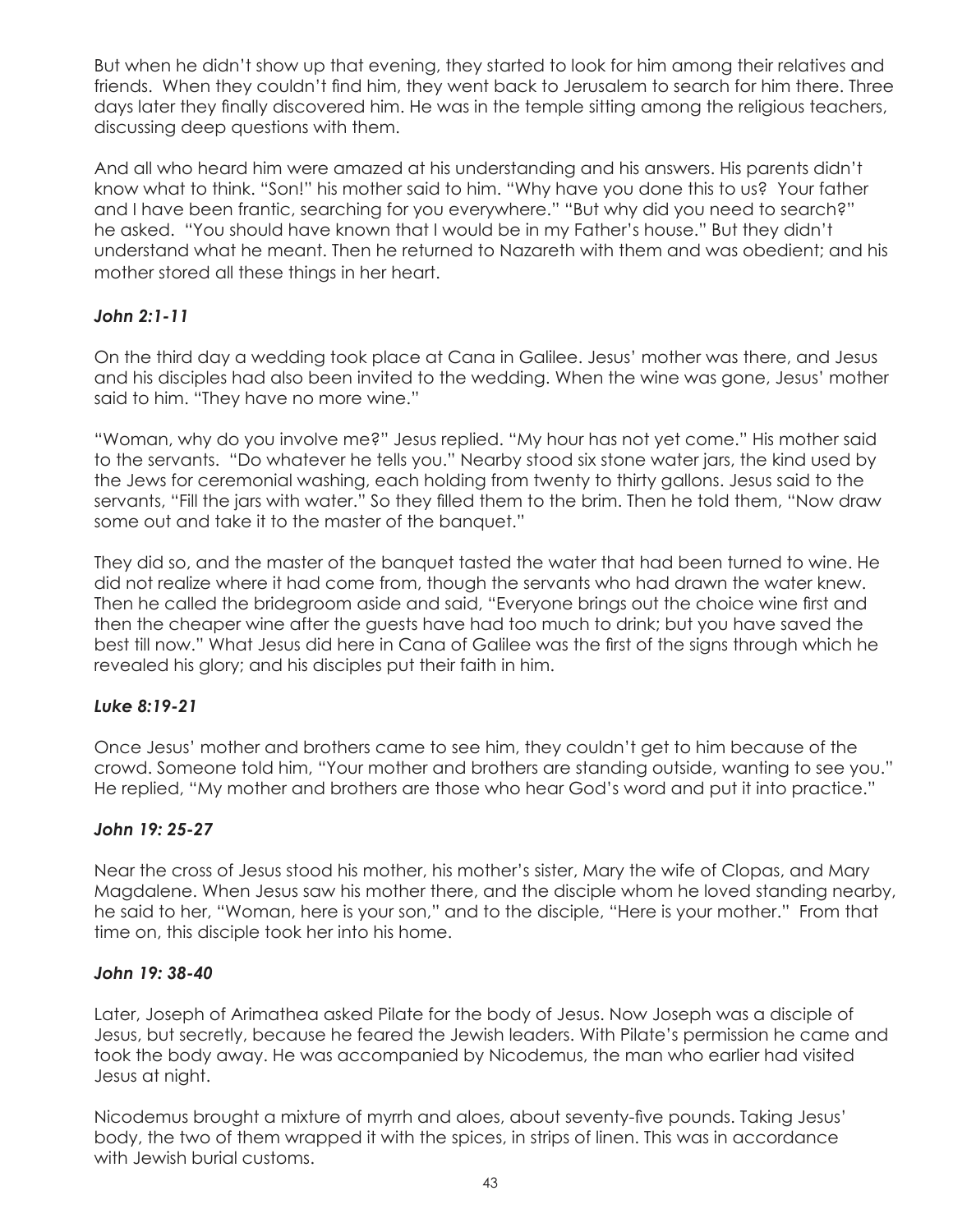# Study Guide

Read the Story of Mary, and discuss the following questions. Mary was young, poor, and female; all of which in her time among her people would have made her a poor candidate to be chosen by God to fulfill any task, let alone to become the mother of the Messiah. But as we have seen, the humble, devoted, and open-hearted are in fact the very ones God favors. Let's examine the life of this extraordinary young woman as there is always more to the story than one might expect.

- *1. When Mary was born, her father was hoping for a son and already had an older daughter named Mary. Why do you think he named his younger daughter Mary too?*
	- When she was born, she had a sweetness about her that he could not resist even though she was not the son he hoped for.
	- He may have had a 'feeling' about her as her name means one who suffers, as only a mother who watches her child die can suffer.
- *2. When the angel Gabriel appeared to Mary and announced that she had been chosen of all women by God to be the mother of the Messiah, it must have been a terrifying experience for a young peasant girl; yet she agreed and for her obedience to God she was blessed. However, this blessing came accompanied by great pain. What happened when she told others she was to give birth to the Messiah?*
	- She was ridiculed by her peers and Joseph, her fiancé, almost left her.
- *3. Before their marriage, she told Joseph she was pregnant, but still a virgin. Joseph had a hard time accepting this. Joseph was a good man and did not want to disgrace her publicly, so he decided to break the engagement quietly. His only other option was to have her stoned. What stopped Joseph from leaving her?*
	- As he considered this, an angel of the Lord appeared and explained that he need not be afraid to take Mary as his wife for she was pregnant by the Holy Spirit and would give birth to the Messiah and he was to name him Jesus.
- *4. What attributes did Joseph have that qualified him to become Jesus' earthly father?*
	- He was a man of great integrity, open to guidance from God, and ready to do God's will.
	- Joseph took his family every year to the Passover in Jerusalem, providing good spiritual guidance for Jesus.
- *5. Roman emperor Augustus declared that everyone must return to the home of their ancestors and register for the census. Mary was noticeably pregnant by this time and if she stayed in Nazareth, would have had the support of her mother to help with the delivery of her first child. What would her experience be now that she could not stay with her mother?*
	- First, being noticeably pregnant, she had to ride a donkey from Nazareth to Bethlehem. For anyone who has ever been pregnant, you would know that was not an easy task.
	- She must have had some instruction and guidance from her mother on what to expect and a few supplies for the delivery.
	- When the time came for Jesus to be born and there was no room available in the inn for them, they had to bed down with the animals in a stable, which in that time may have been a cave. Since men of the time did not participate in delivery of babies, Mary very well may have delivered her baby alone.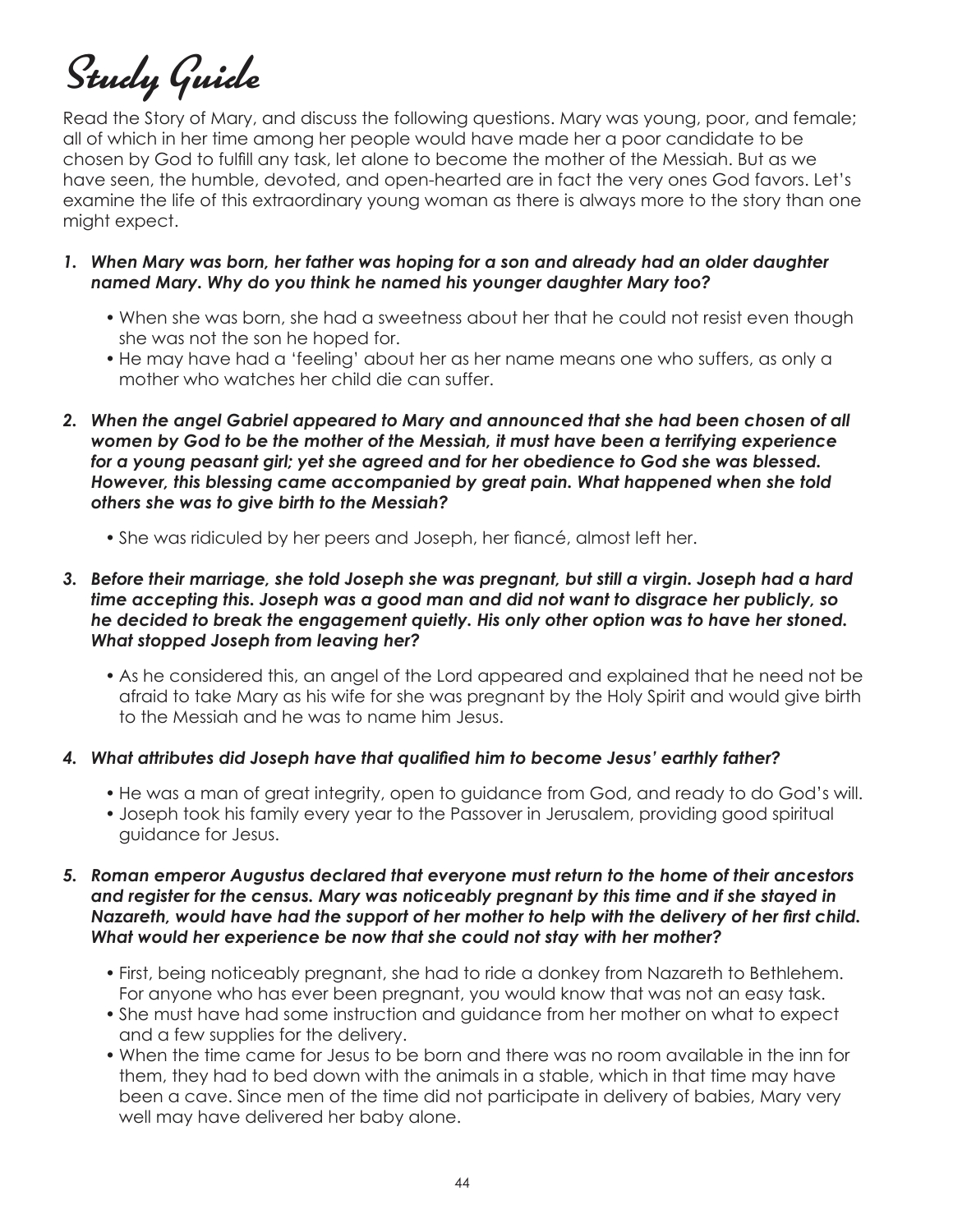### *6. What conditions would you expect the Son of God to be born in?*

• Most anticipated that the Son of God would be born in royal surroundings. Instead, he was born in a humble and unsanitary stable and laid into a manger used to feed animals.

## *7. What is the significance of the Star the wise men followed?*

• The wise men were astrologers and the star foretold of the coming of the Messiah.

# *8. Why did they bring Frankincense, Myrrh, and Gold as the gifts for Jesus?*

- Frankincense was used for spiritual worship and was one of the most precious possessions a person could own.
- Myrrh was the most costly incense resin in antiquity and was worth more than jewels and gold. Mary would have used Myrrh to disinfect the naval when the cord detached, and to keep herself and the infant Jesus from developing infection from the unsanitary conditions.
- Gold was the least valuable of all the gifts, but still had significant worth.
- All together, the three gifts represented a considerable wealth.

# *9. What did the wise men do that alerted Herod of the birth of the Messiah?*

• Upon arrival in Jerusalem they went to Herod and asked where they might find the baby who was the Messiah foretold in prophesy as they wanted to worship him and bestow upon him the gifts they had brought. Herod told them to return and tell him where they found the newborn Messiah so he could worship him too.

### *10. When Herod ordered all the boys two years old and under living in and around Bethlehem to be killed, how did Joseph save Jesus?*

• Joseph was visited by an angel of the Lord and told to flee to Egypt that very night as Jesus' life was in danger and he would be killed.

### 11. When Jesus was twelve, he went with his family to Jerusalem for the annual Passover festival *and when it was over and they started home, he was accidentally left behind. Where did they find him and what did he say to them and what did that mean to Mary?*

- He was not concerned about staying behind. After three days of searching, they finally found him at a temple, sitting among the religious teachers listening and asking questions. He told them not to worry; he was in his father's house.
- Mary must have known a day would come when he would be less her son and more the Son of God. Although she had other sons, Jesus would have been special to Mary and hard to let go of. It can be very difficult to let go of those we have nurtured.

### *12. Mary, Jesus and his disciples were attending a wedding in Cana when the host ran out of wine. Mary asked Jesus to help find some wine, but Jesus said, "It is not yet my time." Mary then told the servants to do as Jesus told them. This resulted in Jesus' first public miracle. What was it, and what can we learn about God from it?*

- Jesus told the servants to bring the empty water jars used for ritual cleansing to the table and fill them with fresh water. Then he told them to fill the wine glasses.
- The resulting wine was declared to be the best of the entire party. If we allow God to give us what he wants instead of what we want, it is always better than what we asked for.